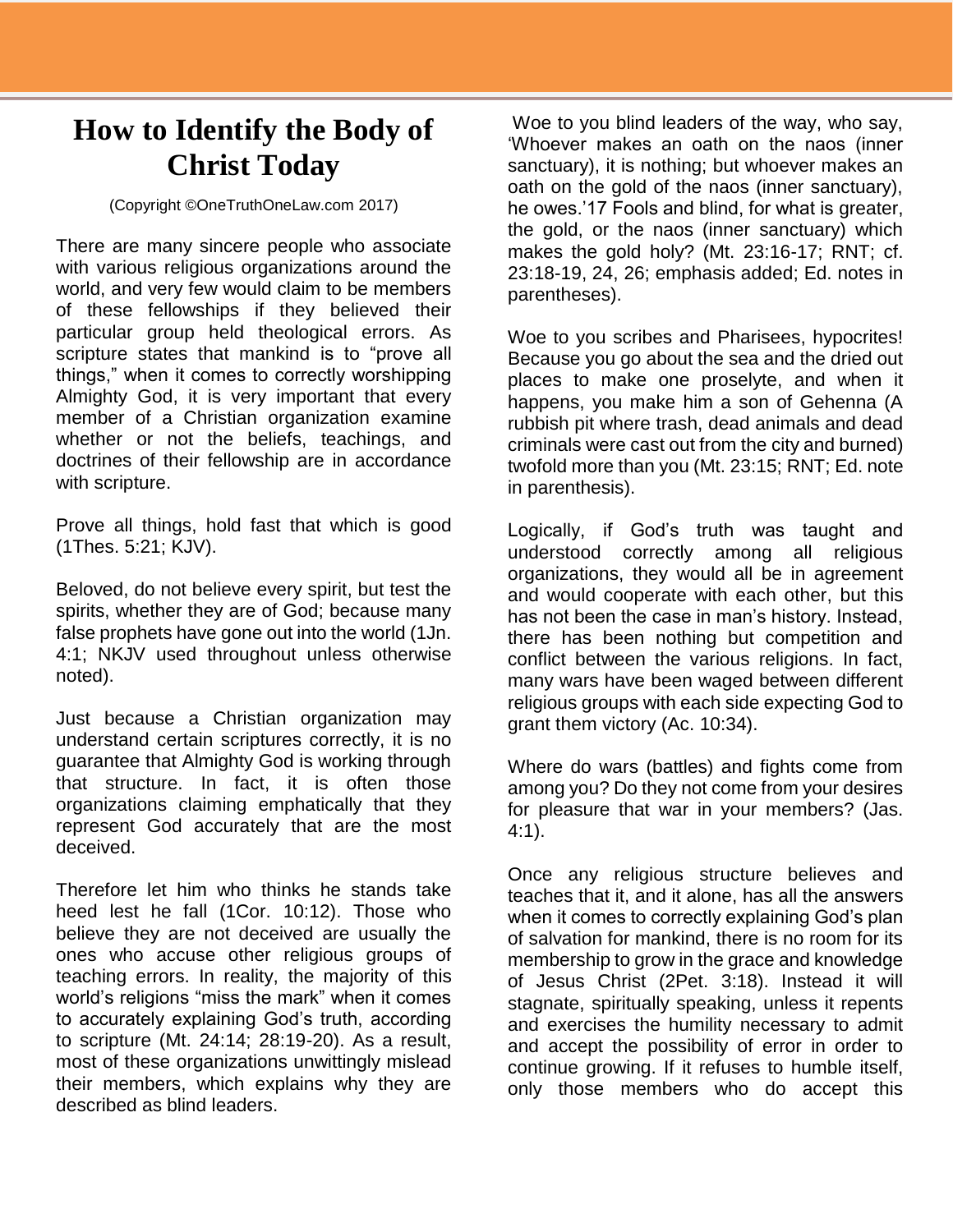possibility, and depart from that structure, will be able to continue growing in their relationship with God (Rev. 3:20). These same self-righteous religious organizations often imply, or state emphatically, that if their members depart from their fellowship they will be in serious danger of losing their opportunity to inherit everlasting life. This is a lie and those who teach this falsehood will be held accountable.

And whoever might cause to stumble, one of these little ones who trust in me, it is better if the millstone of a donkey is laid around his neck and he is cast into the sea (Mk. 9:42; RNT).

> AND I (CHRIST) SAY TO YOU, EVERY CARELESS WORD WHICH MEN SHALL SPEAK, THEY WILL GIVE ACCOUNT FOR IT IN THE DAY OF JUDGEMENT. Matthew 12:36; RNT; cf. Romans 14:12; Ed. note in parenthesis.

And I (Christ) say to you, every careless word which men shall speak, they will give account for it in the day of judgment (Mt. 12:36; RNT; cf. Rom. 14:12; Ed. note in parenthesis).

Because of their position within a religious organization, leaders can convince their members that they alone are given special knowledge from God, or that they are better qualified to understand and interpret the Bible than the rest of the brethren. As a result, the members of these organizations will often look to these leaders as the source of truth rather than the head of God's true church, Jesus Christ. When this occurs, the congregation is unwittingly following/worshipping a human leader, and is guilty of idolatry as well as breaking the spiritual intent of the first two commandments (Ex. 20:15).

Also, if individuals in these religious structures discover a particular truth in scripture that

conflicts with the current doctrines of the organization, they are usually told by the leadership that their interpretation is not accurate. If they share their new idea with others in the fellowship, they could be accused of causing division. Should they persist in this conduct, the result would likely be their removal from that particular church?

Consequently, far too many members in these structures blindly follow the church leadership out of fear, and do whatever they are told. When one of these highly regarded church leaders dies, there is a strong tendency to carry on teaching the same doctrines introduced by that administration without closer examination or question. This means that the human leader's teachings cannot be challenged, or changed, even if Biblical evidence is produced after their death indicating they were wrong. As a result, many people continue living in error and this usually includes transgressing God's commands.

In Jewish religious communities, the oral traditions of previous generations are often held as having greater authority than the Hebrew Scriptures. Because of this, some Biblical laws are ignored and manmade traditions are considered more important than scripture itself (Mt. 15:3, 6; Mk. 7:8-9; Gal. 1:14). One example of this goes back to 320-385 CE when Rabbi Hillel II introduced postponements to God's calendar. As a result of these changes Jews, who believe they are obeying God, are in fact observing God's appointed festivals on the wrong days (Lev. 23:2, 4, 37, 44). Therefore, they are sinning against God (1Jn. 3:4). This form of sin is not limited to the Jewish community because some Christian groups firmly believe that the Jews keep God's calendar and Holy Days correctly, and then blindly follow their example without closer examination.

Then the disciples drew near to say to him, 'Do you know that the Pharisees having heard this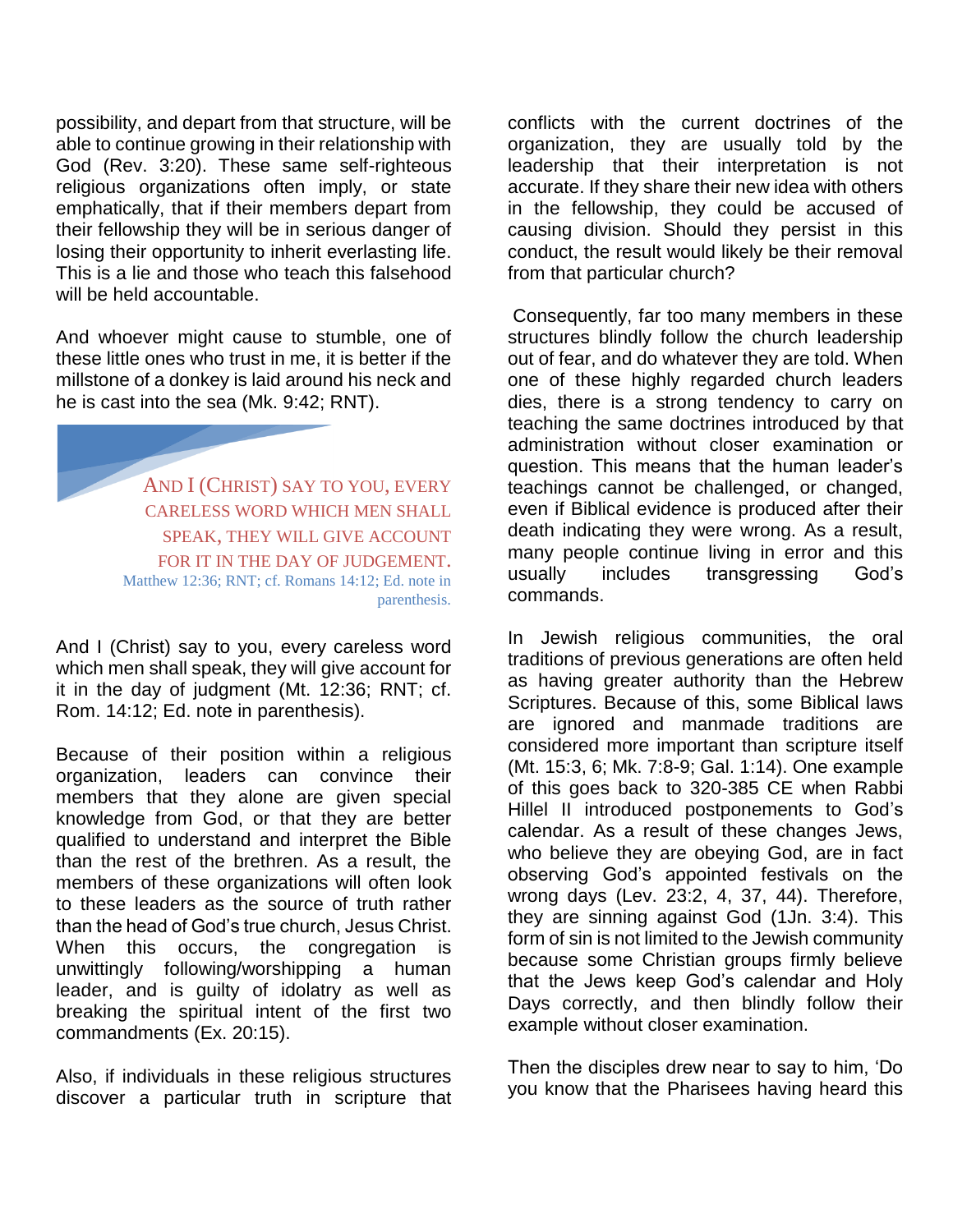word, were caused to stumble?' 13 And he answered and said, 'Every plant that was not planted by my heavenly Father will be pulled up by the roots. 14 Depart from them; they are blind leaders of the blind, and if the blind lead the blind, both will fall into the pit' (Mt. 15:12-14; RNT; emphasis added).

Because the Jewish religious leadership is spiritually blind to the truth regarding God's calendar, they mislead others who blindly follow their example. Consequently, many people are now in a spiritual ditch (sin) even though they believe they are obeying God correctly. One modern example of this process involves a Christian organization that was formed by a leader called Herbert Armstrong. He understood that the law and commandments of Almighty God were still in effect and were to be obeyed by Christians. Unfortunately, he adopted the Jewish calendar which meant that he and all his followers observed some of God's Holy Days at the wrong time, while completely ignoring other Holy Days that should be kept, such as the New Moons (see study: The New Moon). Also, Mr. Armstrong adopted the Jewish tradition of observing the beginning and end of the day at sunset, which is contrary to scripture (see study: How to Determine the Beginning and End of the Day). Following Mr. Armstrong's death on January 16, 1986, his church broke into numerous splinter groups that continued to preserve his teachings which contain many errors. Therefore, all these offshoots unwittingly transgress God's law even though they claim to be fulfilling the end-time commission of Elijah that Mr. Armstrong taught about. This commission is to restore the law and commandments of God prior to Christ's return (Mk. 9:12). When confronted with these errors, the leaders of these various offshoots have forgotten the example of the Bereans who listened to the apostle Paul as he explained some of God's truth, and then examined the scriptures to confirm whether Paul taught the truth correctly. Instead of doing this, the leaders

of these offshoots plug their ears and cover their eyes because they hold the teachings of a man as being more important, or reliable, than God's word (Mt. 13:14-15).

> YOU BELIEVE THAT THERE IS ONE GOD (ALMIGHTY). YOU DO WELL. EVEN THE DEMONS BELIEVE (UNLIKE MUCH OF CHRISTIANITY!) – AND TREMBLE. James 2:19; Ed. notes in parenthesis

Then the brethren immediately sent Paul and Silas away by night to Berea. When they arrived, they went into the synagogue of the Jews. 11These were more fair-minded than those in Thessalonica, in that they received the word with all readiness, and searched the scriptures daily to find out whether these things were so (Ac. 17:10-11).

Another large portion of Christianity holds the error of the trinity or a modification of the trinity doctrine (binitarianism/ditheism) that describes Almighty God and Jesus Christ as co-equal spirit-beings. Until these beliefs are rejected, those who adhere to them cannot inherit everlasting life and any religious organization that teaches these falsehoods cannot be part of the true body of Christ.

But this is age-abiding life, that they might know You, the only true God (The Almighty), and whom You sent, Jesus Christ (Jn. 17:3; RNT; cf. 1Jn. 5:5; Ed. note in parenthesis; see study, The Trinity).

You believe that there is one God (Almighty). You do well. Even the demons believe (unlike much of Christianity!) – and tremble (Jas. 2:19; Ed. notes in parentheses).

But the hour comes and now it is, when genuine kneelers will kneel before the Father in spirit and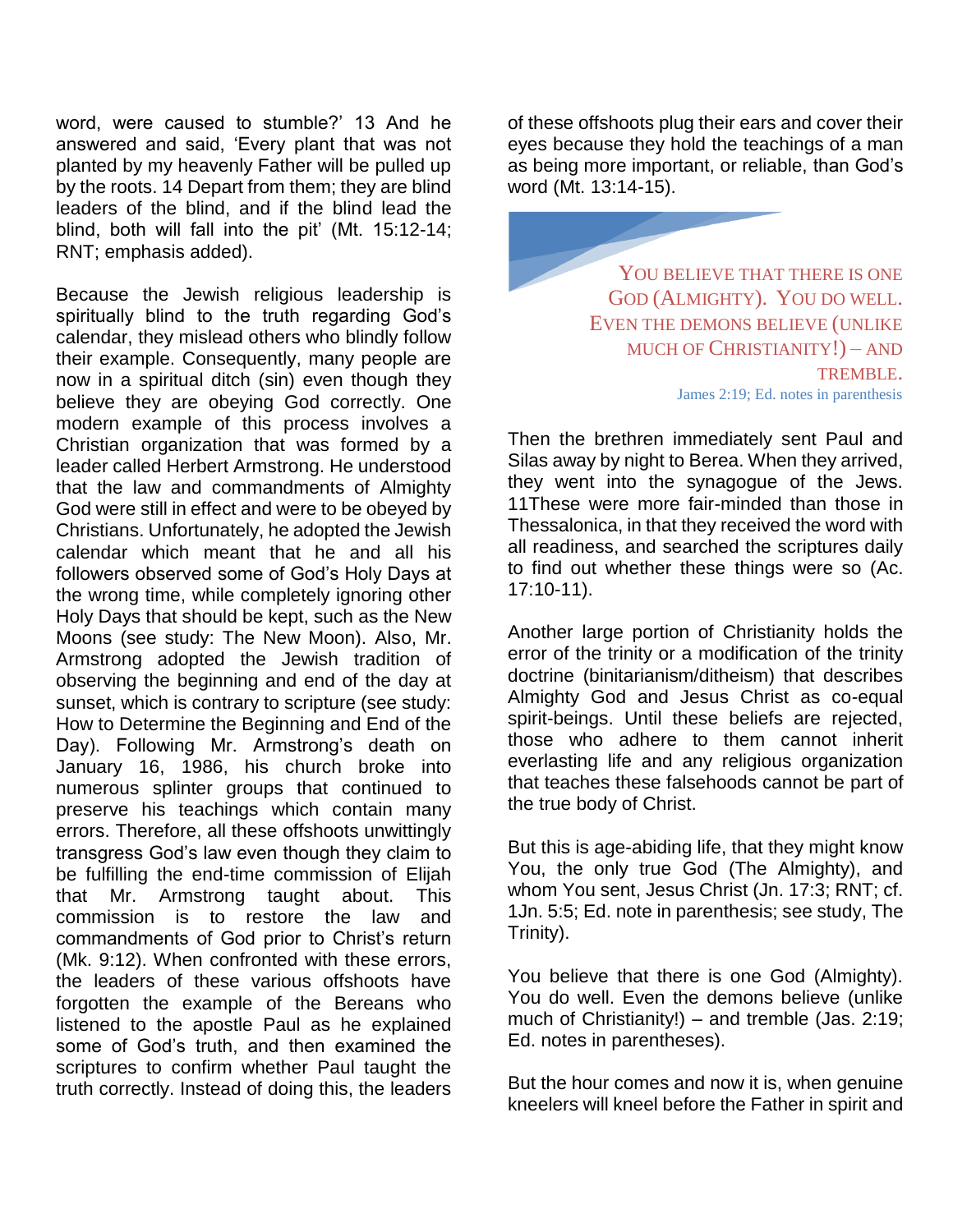truth; for such the Father seeks – those kneeling before Him (Jn. 4:23; RNT; emphasis added).

Any Christian organization that has substituted God's Holy Days for pagan holidays like Sunday, Halloween, Christmas and Easter (see study: Why Christians Should Keep Passover Instead of Easter), cannot be part of the body of Christ.

Thus says the Lord: 'Do not learn the way of the Gentiles; do not be dismayed at the signs of heaven, for the Gentiles are dismayed at them. For the customs of the peoples are futile; for one cuts a tree from the forest, the work of the hands of the workman, with the ax. They decorate it with silver and gold; they fasten it with nails and hammers so that it will not topple. They are upright, like a palm tree, and they cannot speak; they must be carried, because they cannot go by themselves. Do not be afraid of them, for they cannot do evil, nor can they do any good (Jer. 10:2-5; emphasis added).

And he (Christ) said to them, "The Sabbath came into existence on account of man (not just the Jews, cf. Gen. 2:2-3), not man on account of the Sabbath (Mk. 2:27; RNT; Ed. notes in parentheses).

Any religious organization that is incorporated under the laws of the state in which they are registered cannot ultimately be part of the true body of Christ. Incorporation places the mandate of a spiritual body, to operate as the body of Christ, under state authority and makes it subject to the laws of a worldly government (Jn. 15:19; 17:14, 16).

Then Peter and the other apostles answered and said: 'We ought to obey God rather than men' (Ac. 5:29).

They (Christ's followers) are not of the world, just as I (Christ) am not of the world (Jn. 17:16; cf. Jn. 15:19; 17:14; Ed. note in parenthesis; emphasis added).

There are many human reasons for leaders to incorporate a religious structure, and when examined closely they are all contrary to the spiritual intent of God's law.

Any group of people who believe that Christ is the head of his spiritual body would not attempt to make that same "head," Jesus Christ, subject to the state in any way, shape, or form. Instead, they would trust that the head of the spiritual body is more than capable of protecting it from any attacks. However, this truth depends on its members trusting, or having faith, that Christ will honor his word in this regard.

> THEN PETER AND THE OTHER APOSTLES ANSWERED AND SAID: 'WE OUGHT TO OBEY GOD RATHER THAN MEN'. Acts 5:29

And I (Christ) also say to you that you are Petros (Peter, a small stone or rock), but on this Petra (Almighty God, a massive Rock; cf. Mt. 16:17b) I will build my assembly, and the gates of hades (death/the grave) will not prevail (be victorious) against it (Mt. 16:18; RNT; Ed. notes in parentheses; emphasis added).

Incorporating a religious group as a registered state-sanctioned business, just like highly successful and recognizable companies are, adds a sense of identity and credibility in the eyes of its members and even those who are not. Christ spoke about this human proclivity that seeks to be recognized by others even at the expense of disobeying the spiritual intent of God's law.

Likewise, indeed, also among the rulers many believed in him (Christ), but because of the Pharisees (religious leaders in the community) they were not confessing him, so that they might not become unsynagogued (put out or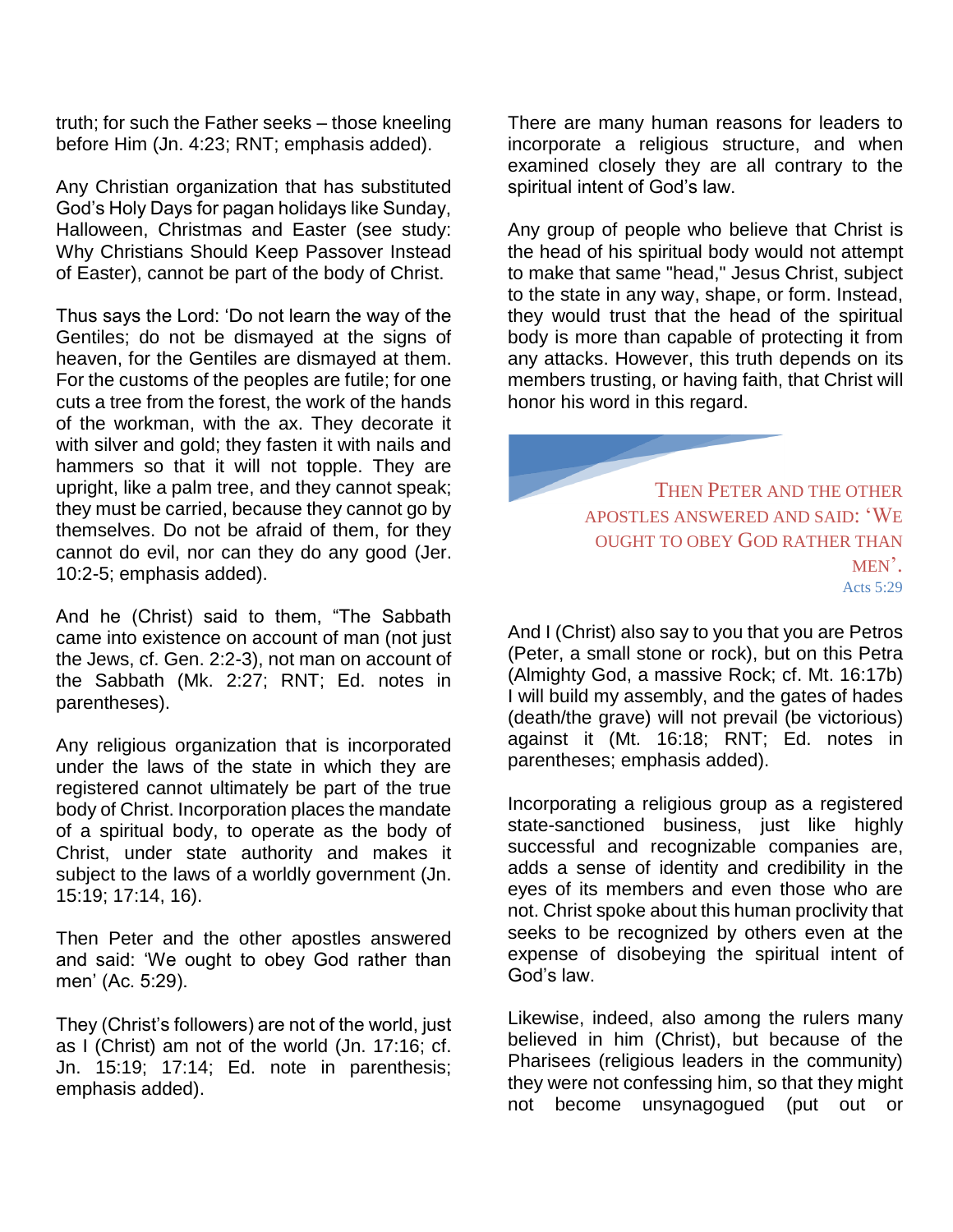disfellowshiped from the synagogue); 43for they loved the glory of men more than the glory of God (Jn. 12:42-43; RNT; Ed. notes in parentheses; emphasis added).

Another important aspect of seeking worldly credibility is that it justifies the leaders collecting the tithes/offerings of its followers (see study: The Tithing Law). After all, they have created a centralized governing authority that can determine how this manmade structure should operate and how funds are spent, including the salaries, business expenses, and other perks associated with any corporation. In the end, there is precious little difference between the way an incorporated company functions and an incorporated church. Both structures will do whatever they have to in order to preserve themselves and protect their self-interests. This should help explain why religious leaders will abuse their members when they deem it essential to preserving their incorporated church. The end justifies the means. The Roman Catholic system is an example of this, but far from the only one, and yet the lessons of abuse have been lost because these manmade structures, masquerading as bastions of piety, continue to harm many people both physically, emotionally, and spiritually. It is doubly difficult when a religious corporation becomes wealthy. In cases like this, there are enough funds to prevent true justice from taking place in lawsuits against the church, allowing it to continue its sinful behavior with impunity (Eze. 34:1-22; Jer. 23:1-6). As the saying goes, "power corrupts, and absolute power corrupts absolutely."

In contrast, Christ's example is one in which his followers trusted completely in his leadership, and there were limited funds to carry out the work. Also, he taught his disciples to make sure they never became abusive toward those they were to instruct. Therefore, they would not incorporate under the laws of the Roman government of the time, even if they could.

But Jesus having called them (his disciples) toward himself, said, 'You know that the rulers of the nations (Gentiles) Lord over them and the great men exercise authority over them. 26'It shall not be this way among you, but whoever wishes to become great among you shall be your servant; 27'and whoever among you wishes to be first shall be your bondservant (Mt. 20:25-27; RNT; Ed. notes in parentheses).

> THEY (CHRIST'S FOLLOWERS) ARE NOT OF THE WORLD. John 17:16; cf. John 15:19; 17:14; Ed. note in parenthesis; emphasis added

So Christ practiced what he preached and did not take a group of followers, create a church name, and then incorporate it under the laws of the Roman state. In fact, his church did not even have a name to register, and yet today if a religious group does not have a name they are viewed as having no real credibility. It is incredulous how far removed ecclesiastic organizations have come from the time of Christ's ministry. It is also assumed by many people that the body of Christ must have buildings to meet in otherwise it is not legitimate. This would be a strange argument during the time of the apostles because they often met in people's houses, even on Holy Days.

And suddenly there came a sound from heaven as of a rushing mighty wind and it filled the whole house where they were sitting (on the day of Pentecost) (Ac. 2:2; cf. 20:20; 28:30; Ed. note in parenthesis; emphasis added).

Likewise greet the church that is in their house (Priscilla and Aquila's) (Rom. 16:5; cf. 1Cor. 16:19; emphasis added).

Greet the brethren who are in Laodicea and Nymphas (Nympha) and the church that is in his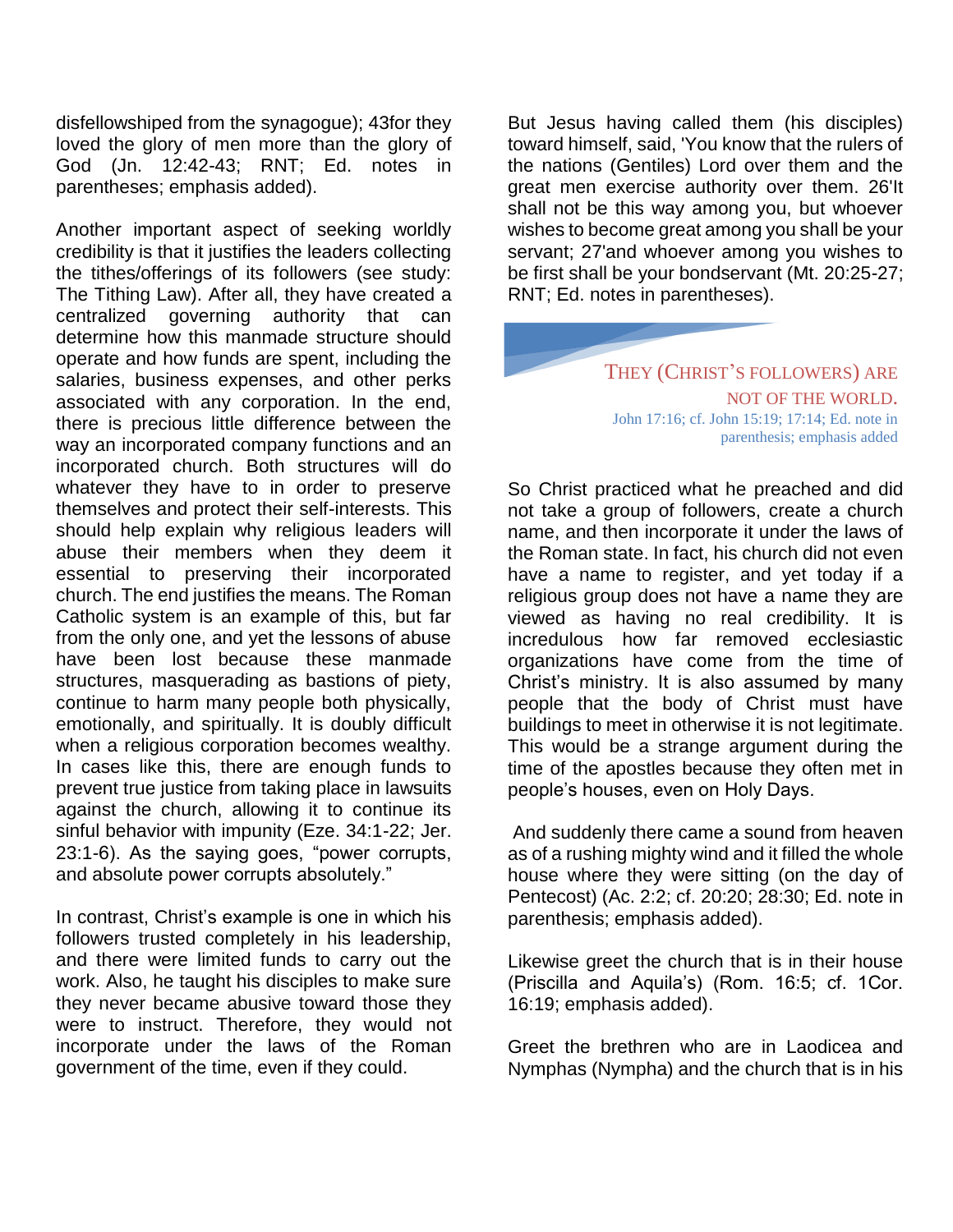(her) house (Col. 4:15; Ed. notes in parentheses; emphasis added).

To the beloved Apphia, Archippus our fellow soldier, and to the church in your house (Phm. 1:2; emphasis added).

It has been assumed by many religious people that the true body of Christ must be large in number, but according to scripture it is usually small, scattered, and in various stages of persecution, depending on conditions in society at the time.

Do not fear little flock, for your Father has thought well of you to give you the kingdom (Lk. 12:32; RNT; emphasis added).

For many are called, but few are chosen (Mt. 22:14; RNT; emphasis added).

Now because [the gate is] narrow, and filled with tribulation is the way that leads to life, they are few who find it (Mt. 7:14; RNT; emphasis added). Remember the word that I (Christ) said to you (members of the true body of Christ), 'A servant is not greater than his master.' If they persecuted me, they will also persecute you … (Jn. 15:20a; cf. Mt. 5:10, 12; Ac. 22:4; 26:11; 1Cor. 4:12; 2Cor. 4:9; Gal. 1:13, 23; 1Thess. 2:15; Rev. 12:13; Ed. notes in parentheses; emphasis added).

But seeing the multitudes, he (Christ) had compassion concerning them because they were being troubled (harassed) and scattered about, like sheep without a shepherd (Mt. 9:36; RNT; cf. Mk. 14:27; Ed. notes in parentheses; emphasis added).

and not on behalf of the nation only, but also that the children of God, the ones having been scattered, he (Christ) may bring together (Jn. 11:52; RNT; cf. 16:32; Ac. 8:1, 4; 11:19; 1Pet. 1:1; Ed. notes in parentheses; emphasis added).

The main reason that the true body of Christ is small, persecuted, and scattered is because it has to exist in a world that is presently manipulated by the god of this present age, Satan (2Cor. 4:4; Eph. 2:2), who has Almighty God's people as his main target. He wants to eliminate them because they believe in obeying God's law and commandments, and Satan wants to suppress this understanding.

Be sober (self-controlled), be vigilant (watchful); because your adversary the devil walks about like a roaring lion, seeking whom he may devour (1Pet. 5:8; cf. Pro. 28:15; Ed. notes in parentheses).

> FOR MANY ARE CALLED; BUT FEW ARE CHOSEN. Matthew 22:14; RNT; emphasis added

Now when the dragon (symbol of Satan) saw that he had been cast to the earth (cf. Isa. 14:12- 15; Eze. 28:16), he persecuted the woman (beginning with ancient Israel through whom Christ was eventually born, and then the body of Christ following his death and resurrection) who gave birth to the male Child (Rev. 12:13; Ed. notes in parentheses).

And the dragon was enraged with the woman (the true body of Christ), and he went to make war with the rest of her offspring, who keep the commandments of God (cf. Mt. 4:4) and have the testimony (Ex. 25:16) of Jesus Christ (Rev. 12:17; Ed. notes in parentheses; emphasis added).

The true body of Christ will not stand out as an organization that endorses political parties, leaders, or governments because none of these entities use God's word as their foundation. Besides, true believers should only vote for the government of God to be established on earth (Mt. 6:10) and to date this government has been